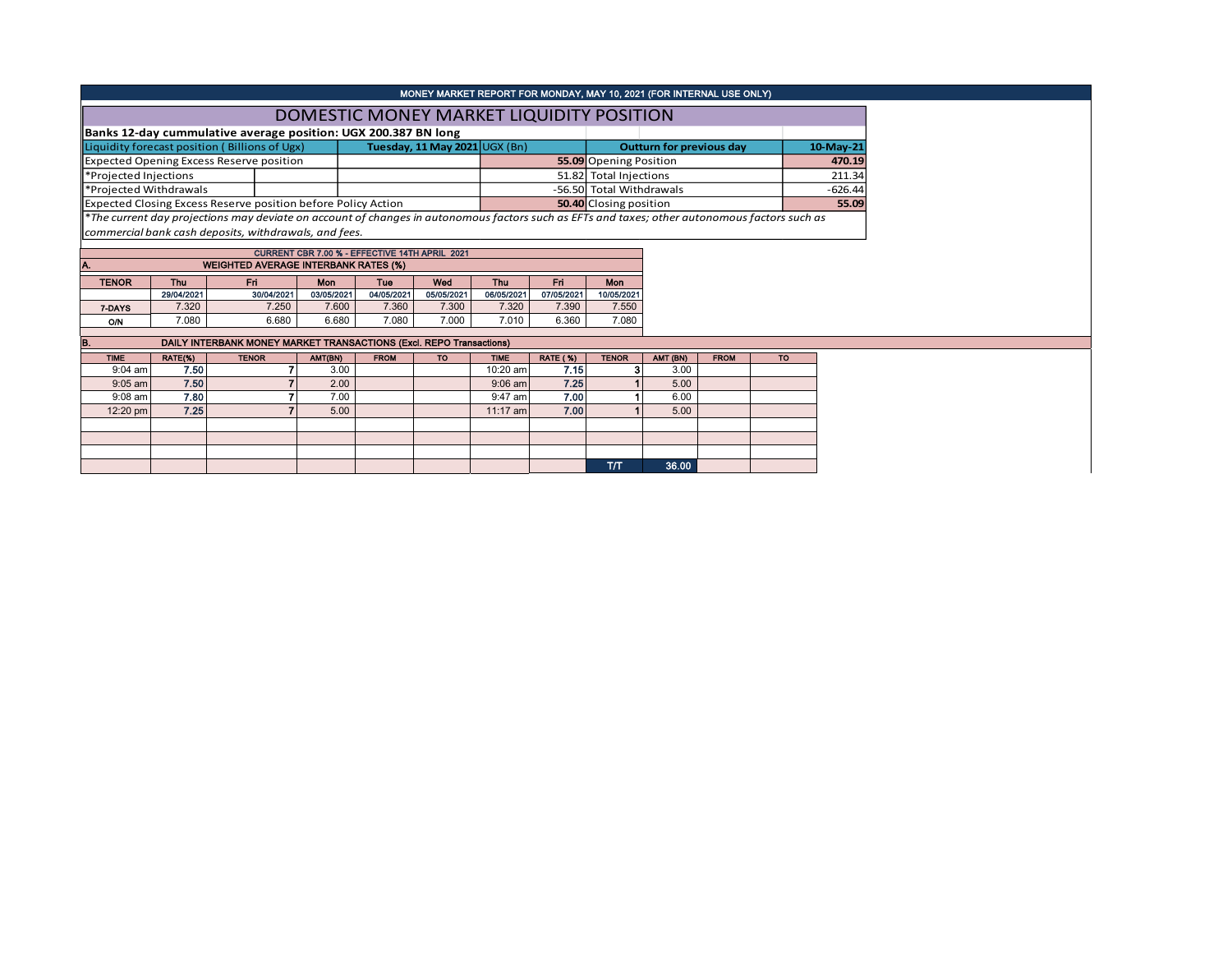



| D.<br>MONETARY POLICY OPERATIONS MATURITIES PROFILE: (06 MAY 2021 - 4 JUNE 2021) |             |                          |             |            |                          |              |  |  |  |  |  |  |
|----------------------------------------------------------------------------------|-------------|--------------------------|-------------|------------|--------------------------|--------------|--|--|--|--|--|--|
| <b>DATE</b>                                                                      | <b>THUR</b> | <b>THUR</b>              | <b>THUR</b> | <b>FRI</b> | <b>THUR</b>              | <b>TOTAL</b> |  |  |  |  |  |  |
|                                                                                  | 13-May-21   | 20-May-21                | 27-May-21   | 04-Jun-21  | 11-Jun-21                |              |  |  |  |  |  |  |
| <b>REPO</b>                                                                      | 1.026.42    | $\overline{\phantom{a}}$ | $\,$        |            | $\overline{\phantom{a}}$ | 1.026.42     |  |  |  |  |  |  |
| <b>REV REPO</b>                                                                  |             |                          |             | ۰          | ۰                        |              |  |  |  |  |  |  |
| <b>DEPO AUCT</b>                                                                 | 25.10       | 58.40                    | 96.10       | 137.30     | $\overline{\phantom{a}}$ | 316.90       |  |  |  |  |  |  |
| <b>TOTALS</b>                                                                    | 1.051.52    | 58.40                    | 96.10       | 137.30     | ۰                        | 1.343.32     |  |  |  |  |  |  |

Total O/S Deposit Auction balances held by BOU up to 24 JUNE 2021: UGX 1,016 BN Total O/S Repo, Reverse Repo & Deposit Auction balances held by BOU: UGX 2,042 BN (Ei) STOCK OF TREASURY SECURITIES

|                                           |                            |                                                                                       |                  | ______________                                         |                                                |                           |               |            |              |                |  |  |  |
|-------------------------------------------|----------------------------|---------------------------------------------------------------------------------------|------------------|--------------------------------------------------------|------------------------------------------------|---------------------------|---------------|------------|--------------|----------------|--|--|--|
| (EI) STOCK OF TREASURY SECURITIES         |                            |                                                                                       |                  | <b>Eii</b><br><b>MONETARY POLICY MARKET OPERATIONS</b> |                                                |                           |               |            |              |                |  |  |  |
|                                           |                            | LAST TBIILS ISSUE DATE: 06-MAY-2021                                                   |                  |                                                        | (VERTICAL REPOS, REV-REPOS & DEPOSIT AUCTIONS) |                           |               |            |              |                |  |  |  |
| On-the-run O/S T-BILL STOCKs (Bns-UGX)    |                            |                                                                                       | 6.017.36         | 11/05/2021                                             | OMO                                            | <b>ISSUE DATE</b>         | <b>AMOUNT</b> | <b>WAR</b> | <b>RANGE</b> | <b>TENOR</b>   |  |  |  |
| On-the-run O/S T-BONDSTOCKs(Bns-UGX)      | 11/05/2021 REPO            |                                                                                       | 06-Apr           | 324.50                                                 | 7.000                                          |                           |               |            |              |                |  |  |  |
| <b>TOTAL TBILL &amp; TBOND STOCK- UGX</b> |                            |                                                                                       | 25 050 93        |                                                        | <b>DAUT</b>                                    | 08-Apr                    | 19.89         | 7.318      |              | 28             |  |  |  |
| O/S=Outstanding                           |                            |                                                                                       |                  |                                                        | <b>DAUT</b>                                    | 08-Apr                    | 95.89         | 7.428      |              | 57             |  |  |  |
| <b>MATURITY</b>                           | <b>TOTAL STOCK YTM (%)</b> |                                                                                       | <b>CHANGE IN</b> |                                                        | <b>REPO</b>                                    | 08-Apr                    | 923.00        | 7.000      |              | $\overline{7}$ |  |  |  |
|                                           | (BN UGX)                   | <b>AT CUT OFF*</b>                                                                    | YTM (+/-)        |                                                        | <b>REPO</b>                                    | 09-Apr                    | 115.00        | 7.000      |              | 6              |  |  |  |
| 91                                        | 83.91                      | 6.920                                                                                 | $-0.091$         |                                                        | <b>REPO</b>                                    | 12-Apr                    | 238.00        | 7.000      |              | 3              |  |  |  |
| 182                                       | 421.82                     | 9.749                                                                                 | $-0.201$         |                                                        | <b>REPO</b>                                    | 14-Apr                    | 45.00         | 7.000      |              |                |  |  |  |
| 364                                       | 5,511.63                   | 11.400                                                                                | $-0.328$         |                                                        | <b>DAUT</b>                                    | 15-Apr                    | 12.93         | 7.402      |              | 28             |  |  |  |
| 2YR                                       |                            | 13.000                                                                                | $-0.550$         |                                                        | DAUT                                           | 15-Apr                    | 28.77         | 7.516      |              | 56             |  |  |  |
| 3YR                                       |                            | 13.977                                                                                | $-1.973$         |                                                        | <b>REPO</b>                                    | 15-Apr                    | 923.00        | 7.000      |              | $\overline{7}$ |  |  |  |
| 5YR                                       | 1,871.05                   | 15.100                                                                                | $-1.400$         |                                                        | <b>DAUT</b>                                    | 22-Apr                    | 43.56         | 7.313      |              | 28             |  |  |  |
| <b>10YR</b>                               | 8.997.22                   | 15.970                                                                                | $-0.030$         |                                                        | <b>DAUT</b>                                    | 22-Apr                    | 68.31         | 7.585      |              | 56             |  |  |  |
| 15YR                                      | 7,147.58                   | 16.100                                                                                | $-0.400$         |                                                        | <b>REPO</b>                                    | 22-Apr                    | 726.00        | 7.000      |              | $\overline{7}$ |  |  |  |
| <b>20YR</b>                               | 1.017.70                   | 16.990                                                                                | $-0.510$         |                                                        | <b>REPO</b>                                    | 26-Apr                    | 213.00        | 7.000      |              | 3              |  |  |  |
|                                           |                            | Cut OFF is the lowest price/ highest yield that satisfies the auction awarded amount. |                  |                                                        | <b>REPO</b>                                    | 28-Apr                    | 452.50        | 7.000      |              |                |  |  |  |
|                                           |                            |                                                                                       |                  |                                                        | <b>DAUT</b>                                    | 29-Apr                    | 74.58         | 7.326      |              | 28             |  |  |  |
|                                           |                            |                                                                                       |                  |                                                        | DAUT                                           | 29-Apr                    | 93.91         | 7.584      |              | 56             |  |  |  |
|                                           |                            |                                                                                       |                  |                                                        | <b>REPO</b>                                    | 29-Apr                    | 1,063.00      | 7.000      |              | $\overline{7}$ |  |  |  |
|                                           |                            |                                                                                       |                  |                                                        | <b>REPO</b>                                    | 30-Apr                    | 72.00         | 7.000      |              | 6              |  |  |  |
|                                           |                            |                                                                                       |                  |                                                        | <b>REPO</b>                                    | 04-May                    | 187.50        | 7.000      |              | $\overline{2}$ |  |  |  |
|                                           |                            |                                                                                       |                  |                                                        | <b>DAUT</b>                                    | 06-May                    | 40.07         | 7.280      |              | 29             |  |  |  |
|                                           |                            |                                                                                       |                  |                                                        | <b>DAUT</b>                                    | 06-May                    | 500.38        | 7.717      |              | 56             |  |  |  |
|                                           |                            |                                                                                       |                  |                                                        | <b>REPO</b>                                    | $06$ -May                 | 425.00        | 7.000      |              | $\overline{7}$ |  |  |  |
|                                           |                            |                                                                                       |                  |                                                        | <b>REPO</b>                                    | 10-May                    | 600.50        | 7.000      |              | 3              |  |  |  |
|                                           |                            |                                                                                       |                  |                                                        |                                                | WAR-Weighted Average Rate |               |            |              |                |  |  |  |